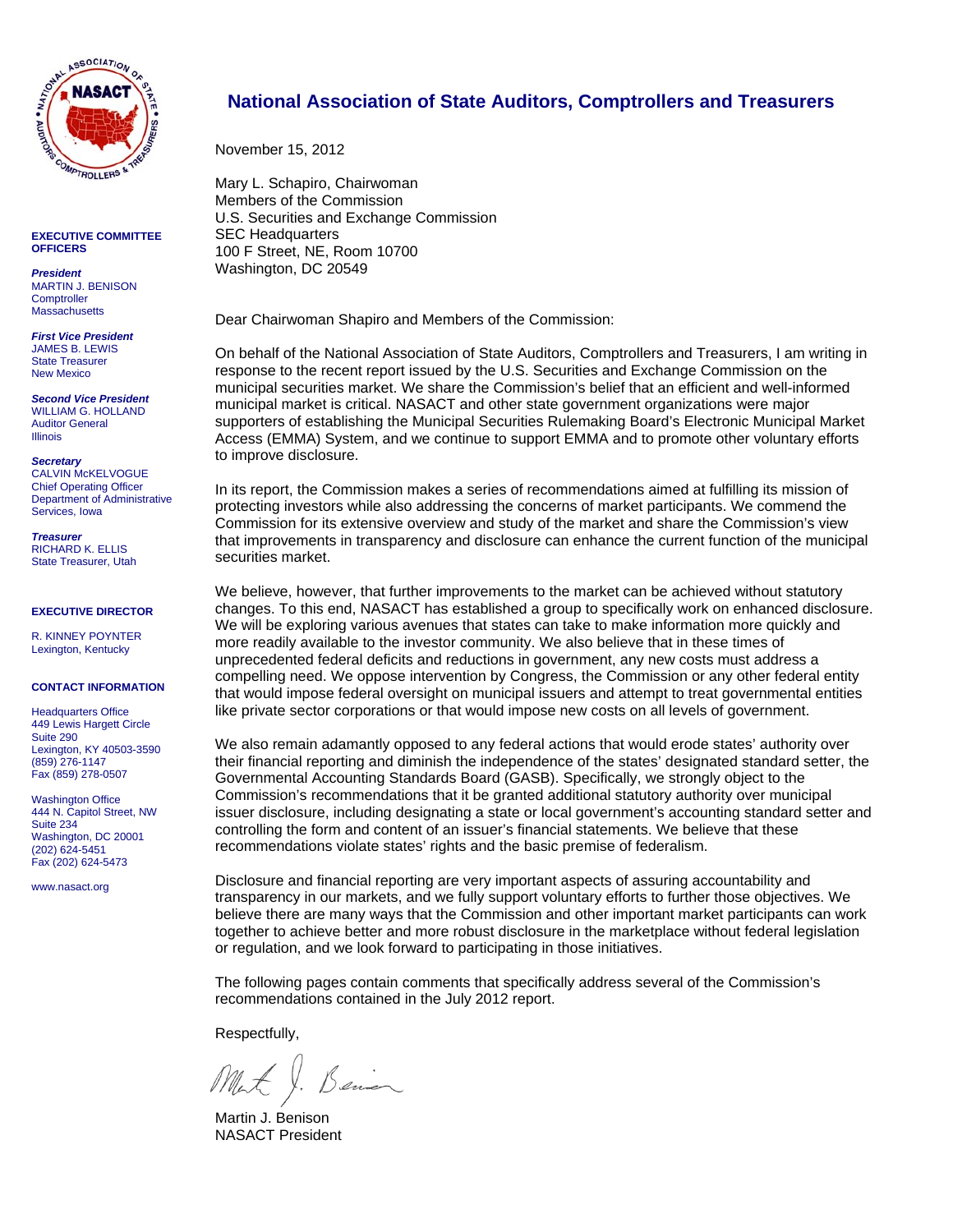#### **Comments from NASACT on the SEC's "Report on the Municipal Market," dated July 31, 2012**

*Authorize the Commission to require that municipal issuers prepare and disseminate official statements and disclosure during the outstanding term of the securities, including timeframes, frequency for such dissemination and minimum disclosure requirements, including financial statements and other financial and operating information, and provide tools to enforce such requirements.* 

The Commission reasons that its limited authority over issuers has hindered its ability to effectively improve disclosures and practices in the municipal securities market; therefore, the Commission recommends that it be given greater statutory authority directly over issuers.

We oppose the Commission's involvement in setting standards for the financial and operating information of state and local governments and believe that voluntary initiatives already underway can, and are, making significant improvements to disclosure practices. NASACT and many other state and local organizations were a major supporter of the creation of a disclosure database (originally under the auspices of the Municipal Advisory Council of Texas and now known as the Municipal Securities Rulemaking Board's Electronic Municipal Market Access [EMMA] system). EMMA has become an invaluable resource for investors, and we support continued voluntary enhancements to EMMA that would improve disclosure in the marketplace. We believe that enhancements such as the addition of URL links to an entity's investor relations page or to important financial information have given the investor efficient access to a myriad of information already made available by governments. Additionally, we believe that best practices, such as those established by the Government Finance Officers Association (GFOA) and favorably referred to in the Commission's report, are an effective way to encourage governments to produce more timely financial statements and make other interim financial information more readily available to investors.

Market participants continually work toward better disclosure and often seek to address areas of specific concern to the Commission. For example, a wide array of market participants came together in a recent effort sponsored by the National Association of Bond Lawyers (NABL) to address pension disclosure. NABL's Municipal Market Task Force on Public Pension Disclosure developed considerations for issuers and bond council in preparing disclosure of pension funding obligations in official statements. The task force proved that various participants in the municipal arena could work together to achieve an agreed-upon set of considerations that will bring additional information to the marketplace.

We commend the Commission for recognizing that a one-size-fits-all approach to disclosure is simply not feasible or desired, but we remain concerned about the Commission's reference to timeliness of financial information in its recommendation. As we have relayed to Commissioner Elisse Walter and other Commission staff in a meeting on March 10, 2010, and in a subsequent conference call on May 25, 2011, there are fundamental and significant differences between public and private sector financial reporting that make meeting corporate-like disclosure standards infeasible. Some of these differences include:

 Multiple sets of financial statements – State and local governments prepare entity-wide financial statements and fund-level statements. Differences between the two sets of financial statements must be reconciled. Private sector financial statements generally only contain entity-wide, or consolidated, financial statements.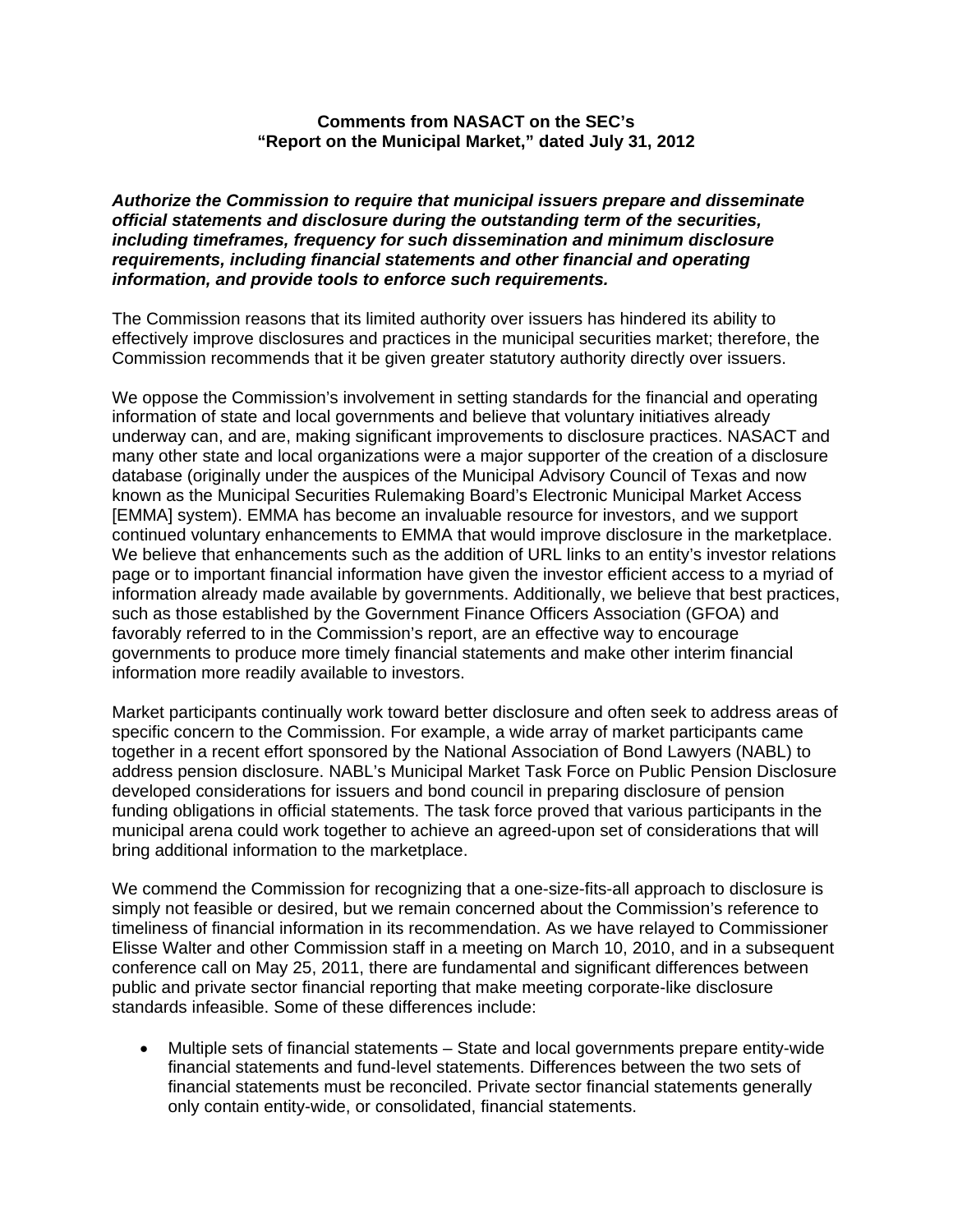- Multiple bases of accounting Typical state and local government financial statements contain at least three different bases of accounting: accrual, modified accrual, and budgetary. Private sector statements, by contrast, generally contain only one basis of accounting: accrual.
- Materiality levels Government auditors generally use lower materiality levels, which results in more testing (time) due to requirements in *Government Auditing Standards* and the use of "opinion units" prescribed by audit guidance issued by the American Institute of Certified Public Accountants. Auditors of private sector companies generally assess materiality at entity-wide or consolidated levels, which generally results in a much higher threshold for materiality.
- Component units Governments are required to include certain component units (e.g., colleges and universities) in the comprehensive annual financial report (CAFR). In addition, component units have component units (e.g., a medical foundation of a university hospital). Completing the audits of the financial statements of all component units and incorporating the data into the state's CAFR takes a significant amount of time and is often the source of delays. Any changes to the legal status of component units would require legislative action in most cases. This type of structure simply does not exist in the typical corporate model.

While we agree that improvements in the timeliness of financial statements can be made, preparing financial statements in 30 or 60 days, similar to the private sector, is simply not realistic or possible for governments given the differences described above. NASACT is currently exploring how unaudited cash-based or budget-based financial information can be provided on government websites to provide more timely information to investors. Specifically, the following four items could provide more timely financial information to investors:

- 1. Budget-to-actual operations, showing major categories of revenues and expenditures, for the general fund and major governmental and enterprise funds, year-to-date, and an explanation of the major variances.
- 2. Cash receipts and cash disbursements in the general fund and major governmental and enterprise funds, year-to-date, compared to the previous fiscal year.
- 3. Balances and changes in long-term and short-term debt, year-to-date.
- 4. Significant events (e.g., a major change in tax laws that would have a substantial effect on financial condition, etc.).

Efforts are already underway in some states to develop web pages geared specifically toward educating investors and that contain much of the suggested information. We support such initiatives and encourage all governments to provide information that would be helpful to current or future municipal bondholders.

## *Amend the municipal securities exemptions in the Securities Act and Exchange Act to eliminate the availability of such exemptions to conduit borrowers who are not municipal entities under Section 3(a)(2) of the Securities Act, without differentiation based on the size of the financing due to the continuing availability of other exemptions, including those available for small businesses, private offerings, and non-profit entities that take into account different types of offerings and issuers.*

If, as the SEC report points out, the majority of defaults in the municipal securities market are in conduit revenue bonds issued for non-governmental purposes, and it is these same issuers that have provided substantially less continuing information, then we propose that the SEC focus on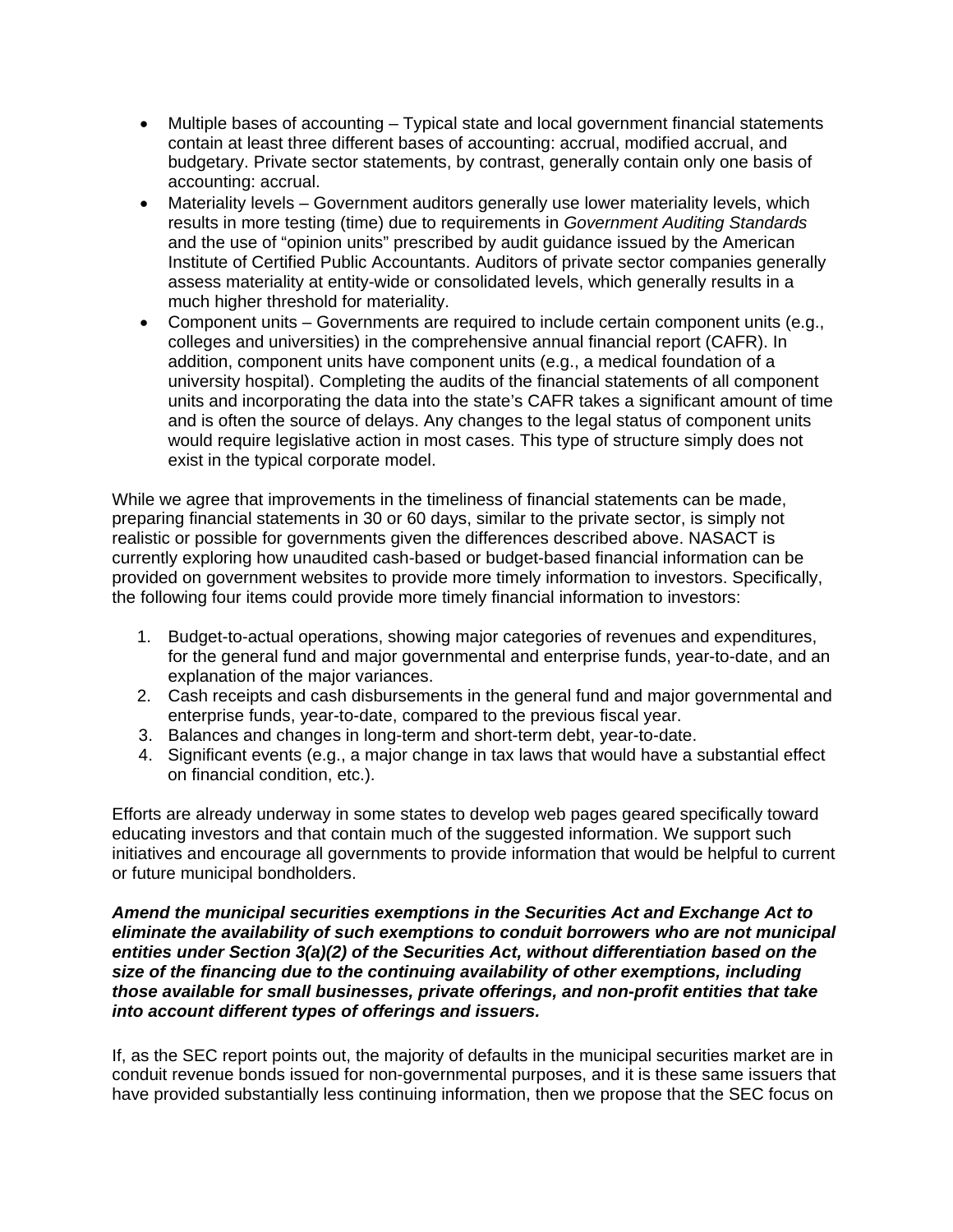the conduit borrowers. We agree with the market participants who thought that the same registration requirements and disclosure standards that apply to other non-governmental issuers selling securities directly in the corporate securities market should apply to non-governmental conduit borrowers.

*Authorize the Commission to establish the form and content of financial statements for municipal issuers who issue municipal securities, including the authority to recognize the standards of a designated private-sector body as generally accepted for purposes of the federal securities laws, and provide the Commission with attendant authority over such private-sector body.* 

The Commission is specifically seeking authority to establish the form and content of financial statements used in municipal securities offerings, establish standards, and designate a privatesector body as the GAAP standard setter for municipal issuer financial statements. NASACT **strongly objects** to this recommendation and finds it particularly disturbing, as it is a direct infringement of states' rights. The content and scope of disclosed financial information varies substantially among the types of issuers, types of issues, and sources of repayment. It is the role of the states, not the federal government to set the form and content of financial statements.

Further, governments have an important responsibility to be accountable to the taxpayers for the use of their resources. Public accountability is a significantly different objective than is found in the business environment, and the need for accounting standards that reflect the unique nature of government is widely recognized and one of the primary reasons that the states have statutory and/or regulatory authority to promulgate accounting standards within their respective jurisdictions. The states delegated that authority to the Government Accounting Standards Board (GASB) in 1984; however, the authority to set accounting standards still resides with the states.

GASB was specifically established by 10 national state and local government associations to meet the goal of having a national and independent standard-setter that is focused on the needs of the state and local financial statement users. Any federal authority over the GASB is a violation of federalism, and we **adamantly oppose** any attempt by the federal government, including Congress, to override or interfere with GASB's independent standard-setting process.

#### *Authorize the Commission, as it deems appropriate, to require municipal securities issuers to have their financial statements audited, whether by an independent auditor or a state auditor.*

While audited financial statements are a reasonable expectation of investors, and we encourage municipal securities issuers to have their financial statements audited, such a requirement should remain part of a state's financial framework and should not be dictated by the federal government.

*Provide a safe harbor from private liability for forward-looking statements of repeat municipal issuers who are subject to and current in their ongoing disclosure obligations that satisfy certain conditions, including appropriate risk disclosure relating to such forward-looking statements, and if projections are provided, disclosure of significant assumptions underlying such projections.*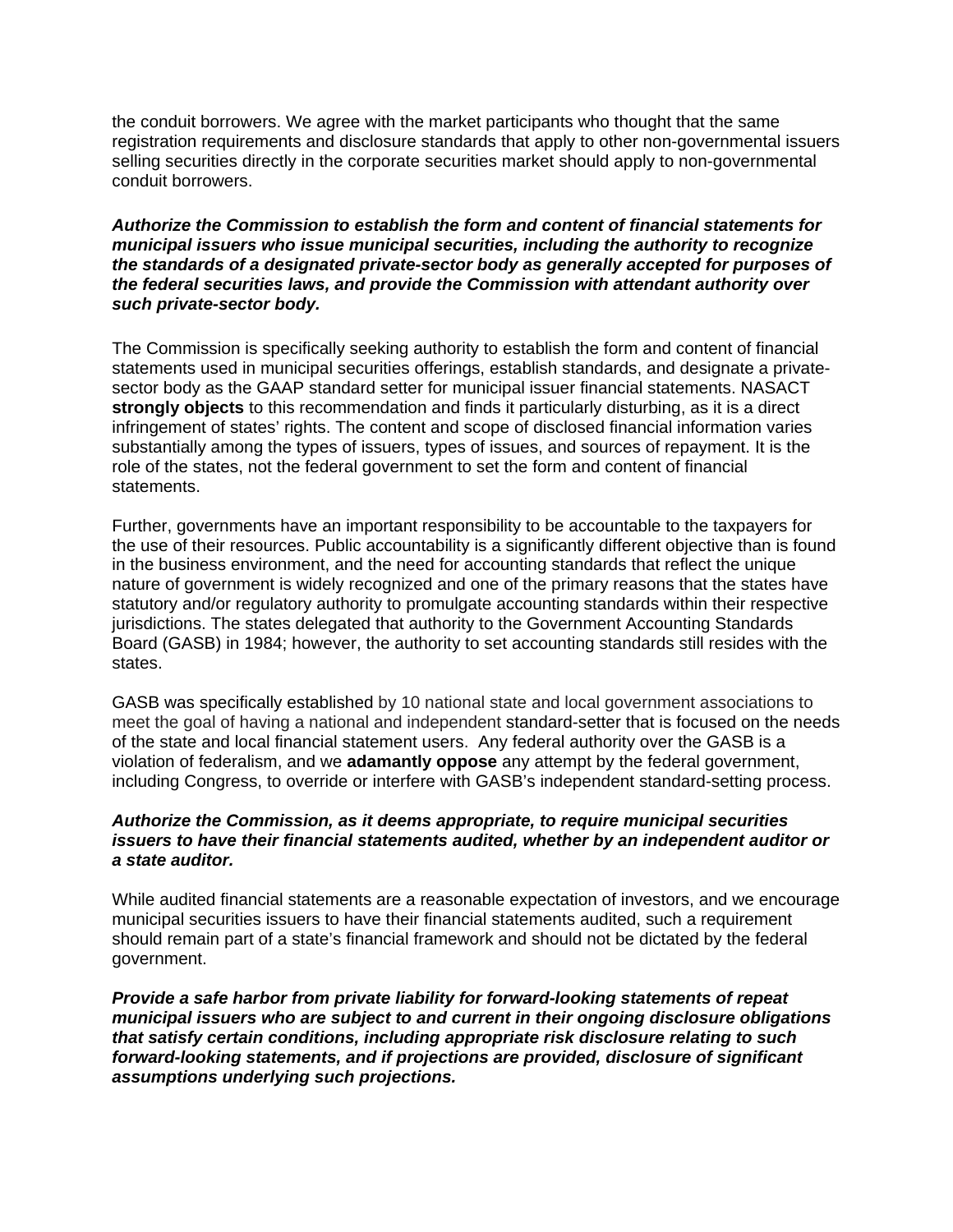In some circumstances, forward-looking information can be useful to an investor; however, some governments have notated a legal risk in providing such information to the public. Changes in leadership, revenue sources driven by the economy, natural disasters and dollars controlled by changing elected officials are just a few of the reasons for uncertainty in forwardlooking information. It is imperative that the user understand the nature of the information and the potential risks of relying on such uncertain information. Therefore, we generally support initiatives that protect the government from risks inherent in providing forward-looking information to the public.

## *Permit the Internal Revenue Service to share with the Commission information that it obtains from returns, audits, and examinations related to municipal securities offerings in appropriate instances and with the necessary associated safeguards, particularly in instances of suspected securities fraud.*

While we support efforts to address securities fraud, we cannot support this recommendation without more specifics as to how the information would be shared and utilized.

## *To provide a mechanism to enforce compliance with continuing disclosure agreements and other obligations of municipal issuers to protect municipal securities bondholders, authorize the Commission to require trustees or other entities to enforce the terms of continuing disclosure agreements.*

We oppose federal authority over state and local governments. We believe that the existing requirement that underwriters enter into continuing disclosure agreements with the issuer and the continued voluntary improvements in compliance being achieved through best practices and other initiatives can address compliance issues without the additional regulation of municipal issuers.

# *The Commission could host market participants, regulators, and academics at an annual conference on the municipal securities markets.*

We are very supportive of efforts to enhance knowledge and share ideas and best practices. The Municipal Securities Rulemaking Board hosts an industry bi-annual roundtable where market participants discuss current developments in the municipal securities market. We have found this roundtable to be an appropriate venue to explore issues of common concern and to discuss possible solutions. Such initiatives are an effective way for market participants and regulators to understand every side of an issue in a more collaborative atmosphere.

## *The Commission could consider issuing updated interpretive guidance regarding disclosure obligations of municipal securities issuers and others.*

The Commission has used its interpretive guidance as a tool to provide market participants with further clarification of the SEC's views on disclosure of municipal market participants in meeting their responsibilities under the antifraud provisions of the federal securities laws. As the guidance has not been updated since 1994, it would make sense for the Commission to review the existing guidance and consider updates to areas that the Commission believes warrant further attention.

# *The Commission could consider amendments to Exchange Act Rule 15c2-12 to further improve the disclosures made regarding municipal securities.*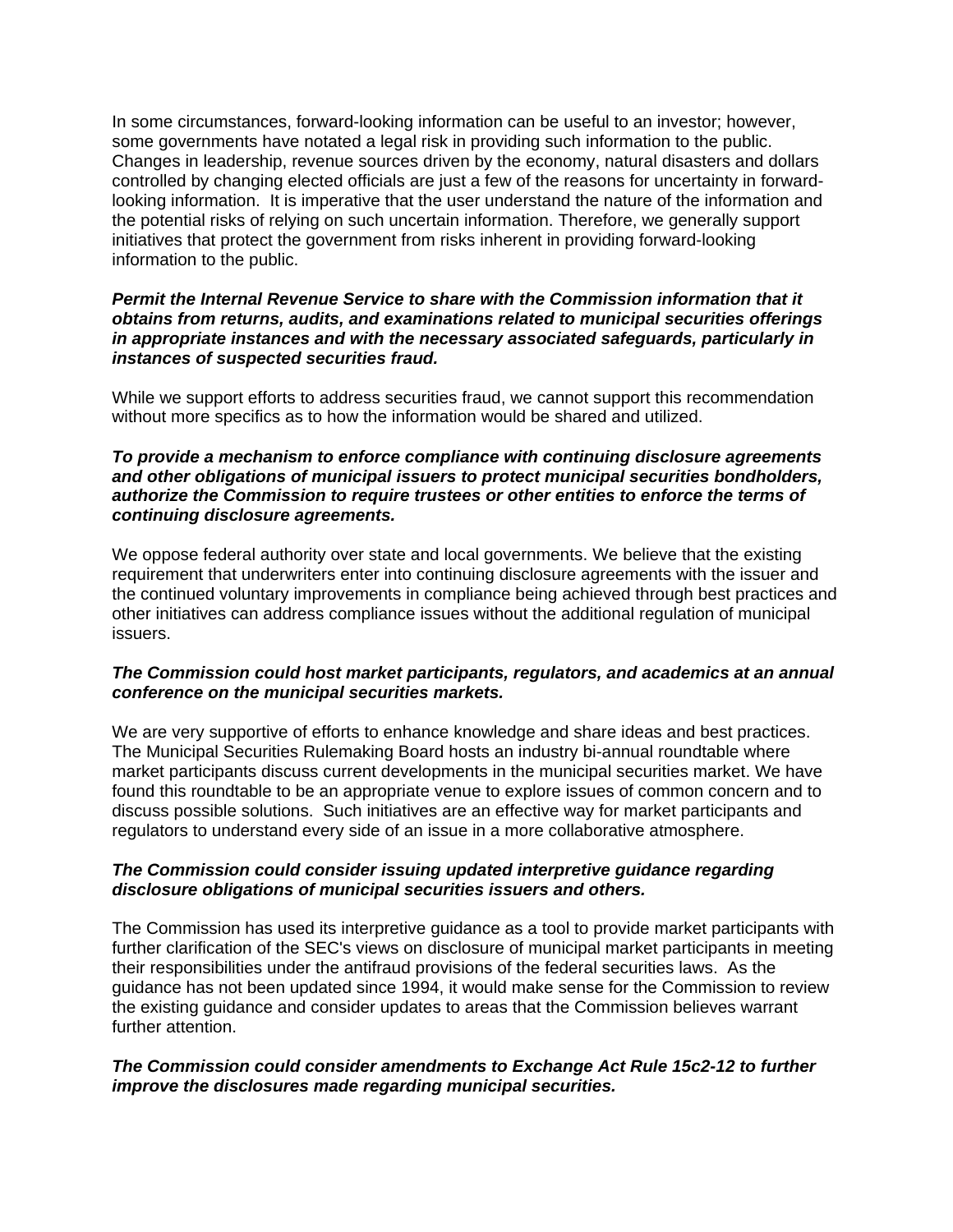The Commission and other market participants have identified a number of areas where they believe improvements could be made in disclosure with respect to both primary and secondary offerings. The Commission's report suggests amendments to Rule 15c2-12 in the following manner:

- Amend the definition of final official statement to include required disclosure about the terms of the offering, including the plan of distribution, any retail order period, and the price to be paid for the municipal securities in the initial issuance;
- Mandate more specific types of disclosures in municipal securities official statements and ongoing disclosures, including event disclosures relating to issuance of new debt (whether or not subject to Rule 15c2-12 and whether or not arising as a result of a municipal securities issuance), primary offering disclosures relating to risks of the municipal securities, and disclosures about underlying obligors (regardless of the existence of credit enhancement or insurance);
- Provide a method to address noncompliance issues regarding continuing disclosure undertakings, including possibly by adding conditions that would require that issuers have disclosure policies and procedures in place regarding their disclosure obligations, including those arising under continuing disclosure undertakings;
- Consider modifications regarding application of the rule to demand securities and underwritten municipal fund securities offerings; and
- Improve the accessibility of disclosures, including the use of shortened or summary official statements and increased use of websites.

We do not have any comments at this time concerning the recommended amendments to 15c2- 12, but we will participate in the due process if such changes are proposed. In addition, we will closely monitor any SEC activity that would impose greater disclosure requirements on state and local governments.

# *The Commission should continue to work with the MSRB to strengthen its rules and further enhance EMMA.*

We continue to support EMMA as a vital source of comprehensive source of information on municipal securities and support voluntary enhancements that would bring more transparency to the marketplace. Specific changes to MSRB rules would warrant additional review and consideration.

# *Municipal market participants should follow and encourage others to follow existing industry best practices and expand and develop additional best practices guidelines in a number of areas to enhance disclosures and disclosure practices in the municipal securities market.*

We are very supportive of industry best practices which enhance disclosure and disclosure practices in the marketplace. As noted in the report, the Commission recognizes that there are a number of groups that have developed industry best practices and voluntary disclosure guidelines to improve the level and quality of disclosure. For example, NASACT encourages states to share the most promising practices on NASACT's website including information regarding quarterly disclosure of unaudited financial information. Additionally, NASACT provides a number of opportunities for members to discuss financial reporting throughout the year. GFOA also hosts a very robust best practice, policy, and certificate and award program that guides issuers in developing financial reporting and disclosure policies and practices.